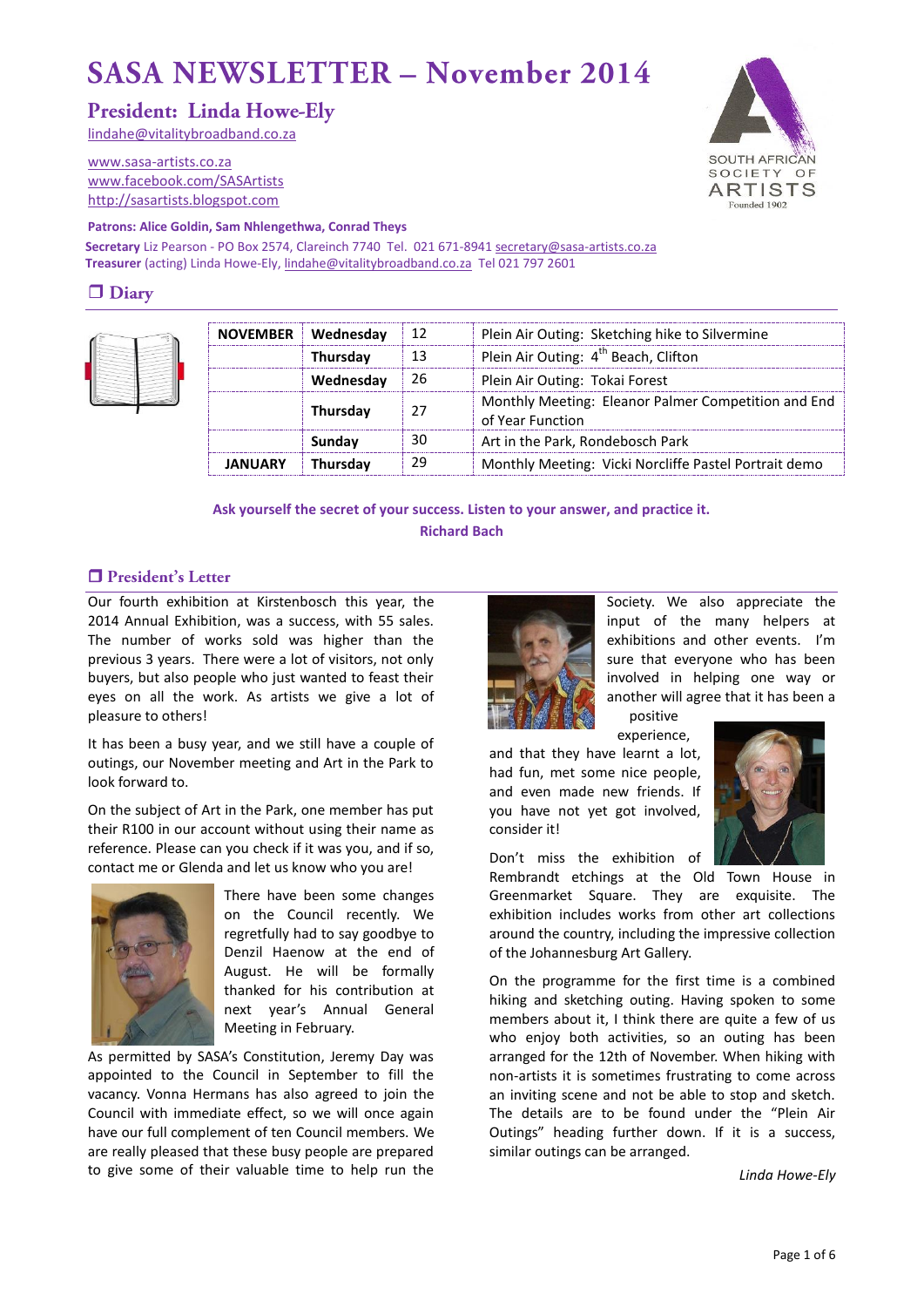## **I** Member News and Happenings

The noticeboard is put up at every monthly meeting and the latest news from the art world put up for your information. You are invited to bring along your own bits of information to post on the board. Members are also welcome to put up notices advertising their art related products or classes. If you want to know more, contact Solly Gutman on 079 2477 532 or send an email to [brights@telkomsa.net](mailto:brights@telkomsa.net) or if you have any news you would like to share, email [secretary@sasa-artists.co.za.](mailto:secretary@sasa-artists.co.za)

A warm welcome to our new members who joined in October.

- $\mathbf{\hat{x}}$  Janet Collin
- $\mathbf{\hat{x}}$  Trevor Jacobs
- $\mathbf{\hat{x}}$  Janet Massev

Welcome, and we hope to see you at our monthly meetings.

Congratulations to those SASA members who achieved the Best in Class at the Western Cape Artist's Society Annual Merit Award and Little Gems exhibition selection:

- Di White Mixed Media
- **装 Laura Wenman Oil**
- 戀 Rose Hunt – Pastel
- 寨 Marion Langton – Watercolour



This will be the last newsletter for the year. This is your newsletter and if you have any information or news you think would be newsworthy, please drop a line to [secretary@sasa-artists.co.za](mailto:secretary@sasa-artists.co.za) or telephone 021 671 8941.

## $\Box$  **2015 Membership Fees**

Membership fees are due in January, and you can make payment via the internet to SASA Nedbank Constantia, branch code 198765, account number 1088006981. The subs are increasing by R20 for local members. If you pay by cheque, please make your payment out to the South African Society of Artists (in full) and post to:

The Treasurer PO Box 2574 Clareinch 7740



Email proof of payment to **[secretary@sasa](mailto:secretary@sasa-artists.co.za)**[artists.co.za](mailto:secretary@sasa-artists.co.za) and use your name as the reference.

| Ordinary members              | : R260 |
|-------------------------------|--------|
| Country members               | : R160 |
| Students (full time under 25) | : R160 |

The joining fee will remain at R100 and this will be applicable to those members whose memberships lapse during the year.

You will have noticed that your membership number changes every year. This is because there are always old members leaving and new members joining. If you pay your subs by the end of January, every effort will be made for you to retain your current number. Please remember that the library will also function only on membership numbers and no items can be taken out without your new number.

Remember it is important to renew your membership timeously, especially if you are taking part in our exhibitions.

## **SASA Programme - What's on**

#### **Monthly Meetings**

SASA Monthly Meetings are held at the Athenaeum, Boundary Terraces, off Campground Road, Newlands, on the last Thursday of every month at 19h00. Entry is R10 for members and R20 for guests, including refreshments. The library will be open from 17h45 to 18h45 – your membership card is your access to the library.

#### **Thursday 30th October: Lynne Marie Eatwell Palette:**

Lynne Marie Eatwell joined us at the October Members' Meeting and kept us all enthralled with a demo of her wonderful oil painting style. The relaxed fluidity of her arm movements and quick, loose brushwork was very evident in the lovely



energy of the painting. Although the lighting at the Athenaeum was problematic, everyone had a chance to chat to Lynne Marie at the end of her demo.

Thank you Lynne Marie.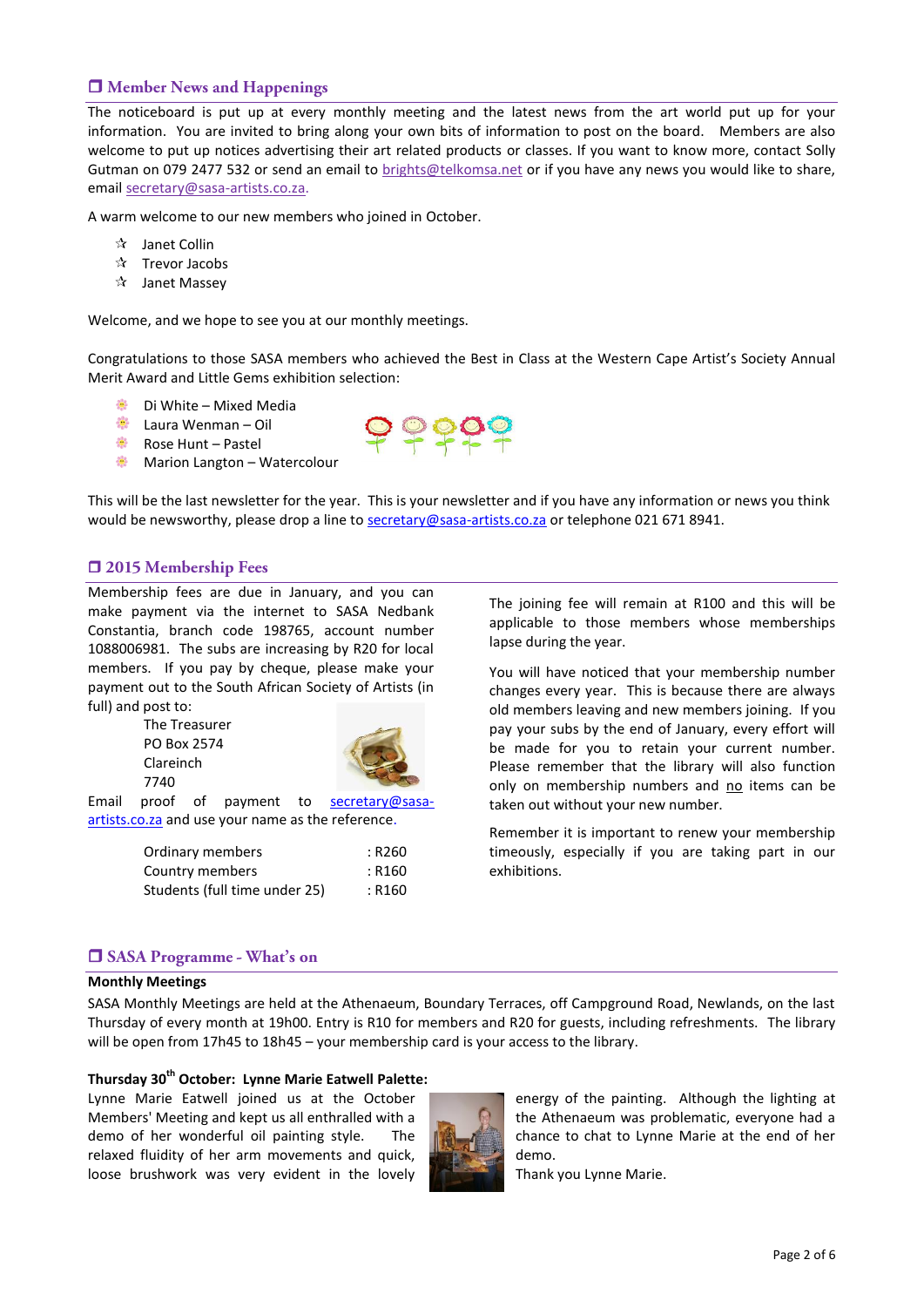**Thursday 27th November: Eleanor Palmer Competition and End of Year Function:** This is an open subject competition in any medium, and will follow the same procedures as our other in-house competitions. Remember, you have to be there to enter.



Eleanor Palmer was a long-standing member of the society, as well as a prolific artist. While she was president of SASA, she presented a cup to the society to be awarded at an annual event at the Athenaeum. This competition, combined with a social evening, marks the end of the SASA calendar for the year. Each member is invited to submit one artwork of their choice.

*All members are requested to bring an appropriate plate of eats (such as finger-food or snacks)* to add to the occasion. Wine, fruit juice, tea, coffee and glasses will be provided. All partners, friends

and family are very welcome to come along as guests, but please note that only members may cast votes in the competition.

Rules for the Eleanor Palmer Competition: (Please read carefully, to avoid disappointment.)

- Only paid-up members and honorary members may participate.
- Entrants must be present on the evening.
- One entry per member.
- Work may be in any medium.
- Works do not have to be framed.
- Work *may not* be copied from any source material (eg, publications such as magazines) with the exception of where the artist is the author/owns the copyright to the image. Our standard copyright rules apply, and if in doubt, please contac[t secretary@sasa-artists.co.za](mailto:secretary@sasa-artists.co.za) for clarity.
- Work submitted must be the original hand-made work and cannot be a photographic or electronic reproduction.
- Work *may not* be submitted if it has been done in a class convened by an art teacher, nor if it has been previously entered in any SASA competition or exhibition.
- Work entered may be submitted for selection to a future SASA exhibition.

Each work will be allocated a number, and voting will be by those members who are present. The Italian Artshop are donating prizes for the evening. Thank you Gus and Skye.

## $\Box$  Exhibitions

#### **Annual Exhibition: 6 – 16 October:**

A great Annual Exhibition with sales in excess of R190 000. Congratulations to everyone who sold.

#### **Art in the Park: Rondebosch Park, Campground Road, Rondebosch: Sunday 30th November: 09h30 – 16h00**



This is your chance to exhibit and sell all those works of art that you have exhibited at previous SASA exhibitions.

If you would like to take part, please let Glenda Chambers have your details by emailing her at [gchambers@mweb.co.za.](mailto:gchambers@mweb.co.za) Each 3m x 3m stand will cost R100 and you will need to supply your own stands, hanging equipment, etc. Details have been sent out via a separate email – if you haven't received it, please email [secretary@sasa-artists.co.za.](mailto:secretary@sasa-artists.co.za) Once

you have made your payment to SASA Nedbank branch code 198765, account number 1088006981, you will receive your allocated stand number and labels.

In the previous newsletter it was stated that only printed work in the form of cards/postcards would be acceptable. It has now been decided that you can include printed work for this exhibition ONLY, in the form of posters as well as cards, PROVIDED that you also put up original work.

In other words, the printed work must be secondary to your original artwork.

If you have any queries please contact Glenda Chambers at [gchambers@mweb.co.za.](mailto:gchambers@mweb.co.za)

#### **Other Exhibitions**

The **Fiona Gawronsky and Fula Paxinos** exhibition is in full swing at the Art section of the Central Library, corner Darling and Parade Streets in Cape Town. For more details on the opening and walkabout, please contact Fiona on [jfm@sparkle.co.za](mailto:jfm@sparkle.co.za) / 021 683 8079 or Fula o[n fula@telkomsa.net](mailto:fula@telkomsa.net) / 021 439 2862.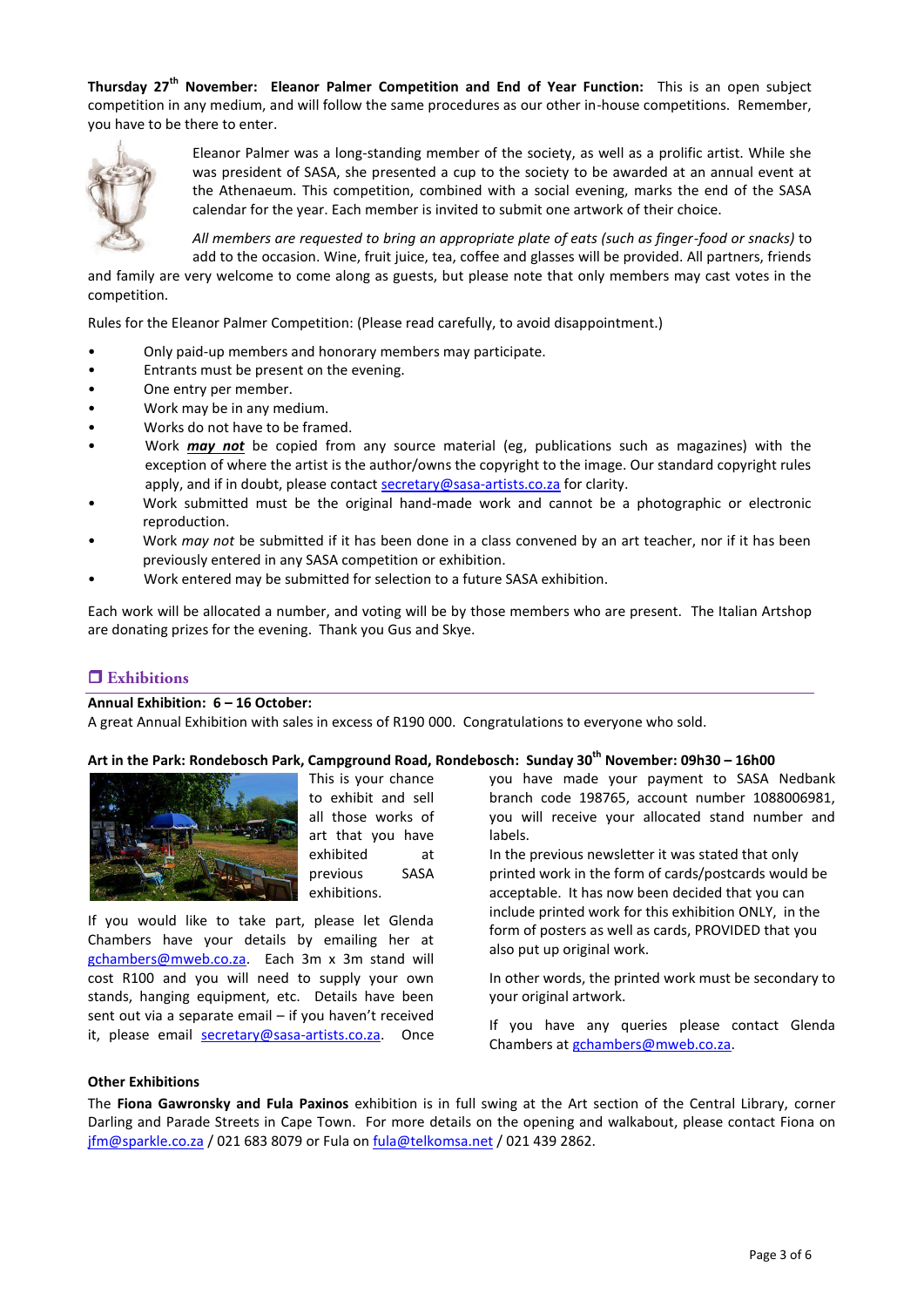

**Jeremy Day is** having a retrospective of his art at the Constantia Village shopping centre from Thursday  $13<sup>th</sup>$  to Saturday  $15<sup>th</sup>$  November. He will attempt to finish his latest canvas on site so you can view his original style of working. Included will be some work which goes back more than 50 years. For more information, please contact Jeremy o[n jerryday@mweb.co.za.](mailto:jerryday@mweb.co.za)

Di White is extending an invitation to a group art exhibition at the **Penny Lane Gallery** in Somerset West on Saturday 8<sup>th</sup> November at 16h00. The exhibition

**The Western Cape Artists' Society** is hosting a 'Carnival of Colour' on the  $15<sup>th</sup>$  November at the Morkel Hall, Strand Rugby Club from 17h00 – 22h00. Entry fee will be R20 and entertainment includes live painting demos with Dale Elliott, Wallace Hulley, Stephen Quirke and others. There will be spot prizes in a lucky draw, talks and displays. Contact Herman van Zyl on 082 927 5022 for further information.

**The Western Cape Doctors' Art Group** will be holding its 2014 Annual Exhibition at the Kingsbury Hospital from 9<sup>th</sup> November to 21<sup>st</sup> November. Guest Speaker: Prof Dan Ncayiyana Sponsor: Investec Banking and Life Healthcare Charity: Horizon House

Opening Function: Sunday  $9^{th}$  Nov 18h00., KBH foyer

Sponsors: Kingsbury Hospital & Investec Banking

will include SASA artists Di Ackerman, Marion Langton and Di White, amongst others. Penny Lane Lodge, 5 North Avenue, Somerset West. Tel. 021 852 9976.



There will be an exhibition of Art at the **Royal Cape Golf Club**, 174 Ottery Road, Wynberg, from the 17th to the 19th of November. Several SASA members will be taking part. You are cordially invited to the opening at 18h00 on Monday the 17th of November. For more information please contact Sally Smith on 021 794 5862.

## **D** Plein Air Outings

A first for SASA and for those energetic amongst you. There will be a **hiking and sketching outing at**  Silvermine on Wednesday 12<sup>th</sup> November from 9h00 – 13h00. We will meet at Gate 1 at 9h00, (the main entrance, on the right hand side of the road if you are coming from the southern suburbs). Bring your Green Card if you have one; if you don't, we will make alternative

arrangements. Park near the dam and hike for about half an hour to a view site overlooking Noordhoek and Chapman's Peak. Please pack everything in a day pack,

don't forget water, food, sunhat, sunscreen. Sketching things, pen, sketchbook, pocket watercolour set, etc, nothing heavy! Small umbrella and folding stool optional if you can fit them in.

Please contact Linda on 021 797 2601 or 073 5644 845 [lindahe@vitalitybroadband.co.za](mailto:lindahe@vitalitybroadband.co.za) if you will be attending, or have any

queries. In the event of wet weather the outing will take place the following day, Thursday the 13th.

The **second SASA outing** for this month will be at  $4^{\text{th}}$  Beach, Clifton on Thursday 13<sup>th</sup>. The weather is absolutely perfect for beach painting, but please remember to take sunscreen and a sunhat/umbrella. The steps are a challenge, but once down there, it will be superb! Meet on the beach between 9h00 and 9h30. Bring water and something to eat. Please contact Helen van Stolk if you will be going. [helenvstolk@gmail.com](mailto:helenvstolk@gmail.com) / 082 785 7288.

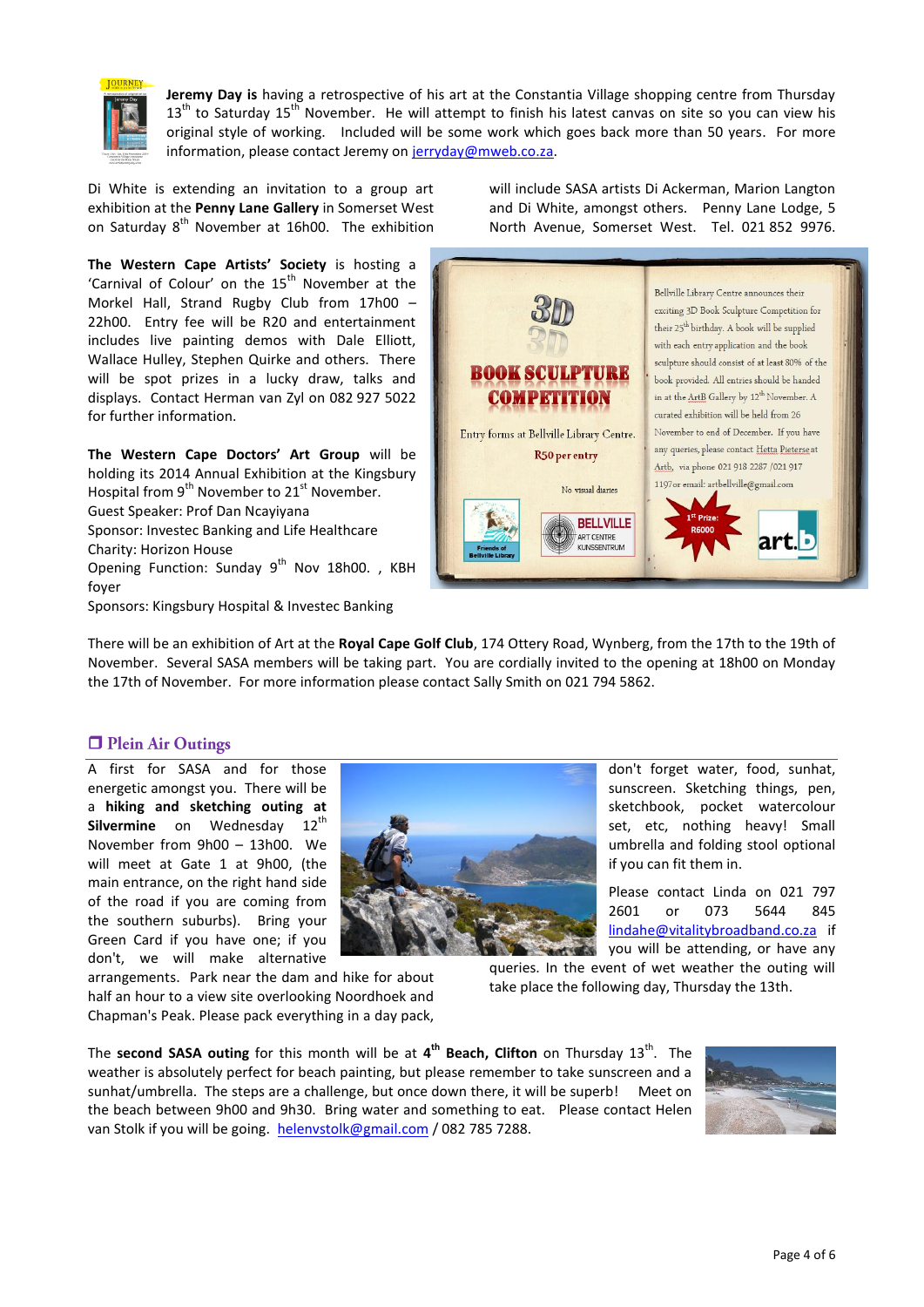

The **joint SASA / CAS outing** on Wednesday  $26<sup>th</sup>$  November is planned for the Lower Tokai Forest.

This is a really nice location to paint at; no loos but plenty of bushes. Dennendal Avenue is on the Constantia side of the Tokai Rd circle. Half way down Denendal there is an entrance to the forest and right at the bottom of Denendal (it is a very short road) there is another entry. Enter through either gate and walk straight through the forest in the direction of Table Mountain. At the end is a clearing and river meandering through dense bush. The forest provides shelter from the South-Easter and the sun. Although there are plenty of dog walkers and hikers, please be aware of security and stay in contact with the group. Meet at 9.30am till 12.30

Date: Wednesday the 26<sup>th</sup> November 2014 Contact: Carol Hadfield 021 674 1346 or 073 203 263 [carolee.hadfield@gmail.com](mailto:carolee.hadfield@gmail.com) or Yvonne Ankerman 021 782 1712 or 083 280 169[3 yvonnea@soft.co.za.](mailto:yvonnea@soft.co.za)

Please contact either Carol or Yvonne if you will be attending. Please bring your own lunch, tea, easel, chair, sunhat and sun protection.

Fish Hoek Art Society will be having a paint out at Die Oog on the 18<sup>th</sup> November. Please contact Cindy on 082 925 2935 or Ann on 083 503 6972 for more information.

## U Workshops, Classes and Information

Your 2014 membership card will allow you to claim your 10% discount from the following art shops: **Deckle Edge – all branches. The Italian Artshop. Village Brush and Canvas. The Art Shop in Hermanus**. You will need

to present your new 2014 membership card when claiming your discount, so please ensure that you collect your card at the monthly meeting. All the art shops have instructions to only give the 10% discount to paid up members.

SASA Member **Di White** sends out her electronic newsletter: 'Di White Art News' each month in which she showcases her new paintings, tells you about upcoming exhibitions and talks about her creative process. If you would like to receive her letter, contact Di at diane@pennylanelodge.co.za or phone her on 021 851 2520.

Artists Marcelle Lyons and Natalie Hirschman will be running two six-day workshops in December and March 2015. If you would like to take part or for further information, contact Marcelle on 079 523 3377 or Natalie on 072 471 1959.



## $\Box$  Library



As this month is our last meeting of the year, you will be able to take out your library items for two months. They must, however, be returned at the January 2015 meeting. We will be doing a stock take in February, so no items can be taken out at the January meeting. If you have any queries, please contact Audrey Innes. Her email is [audsinnes@hotmail.com.](mailto:audsinnes@hotmail.com)

## **D** Arty Facts

This month, for oil painters, we look at the different solvents available for cleaning your equipment.



beautifully with oil based paints when thinning is required and will clean and protect expensive paint brushes much better than mineral spirit. Genuine turpentine, however, can be absorbed through the skin, and releases harmful vapours.

**Mineral turpentine** (also known as white spirits or mineral spirits) is a petroleum derived solvent that is not as good a solvent for oil paint as genuine turpentine, and is also slower drying. Generally the mineral turpentine available at hardware stores is of very poor quality and not very refined. It is not